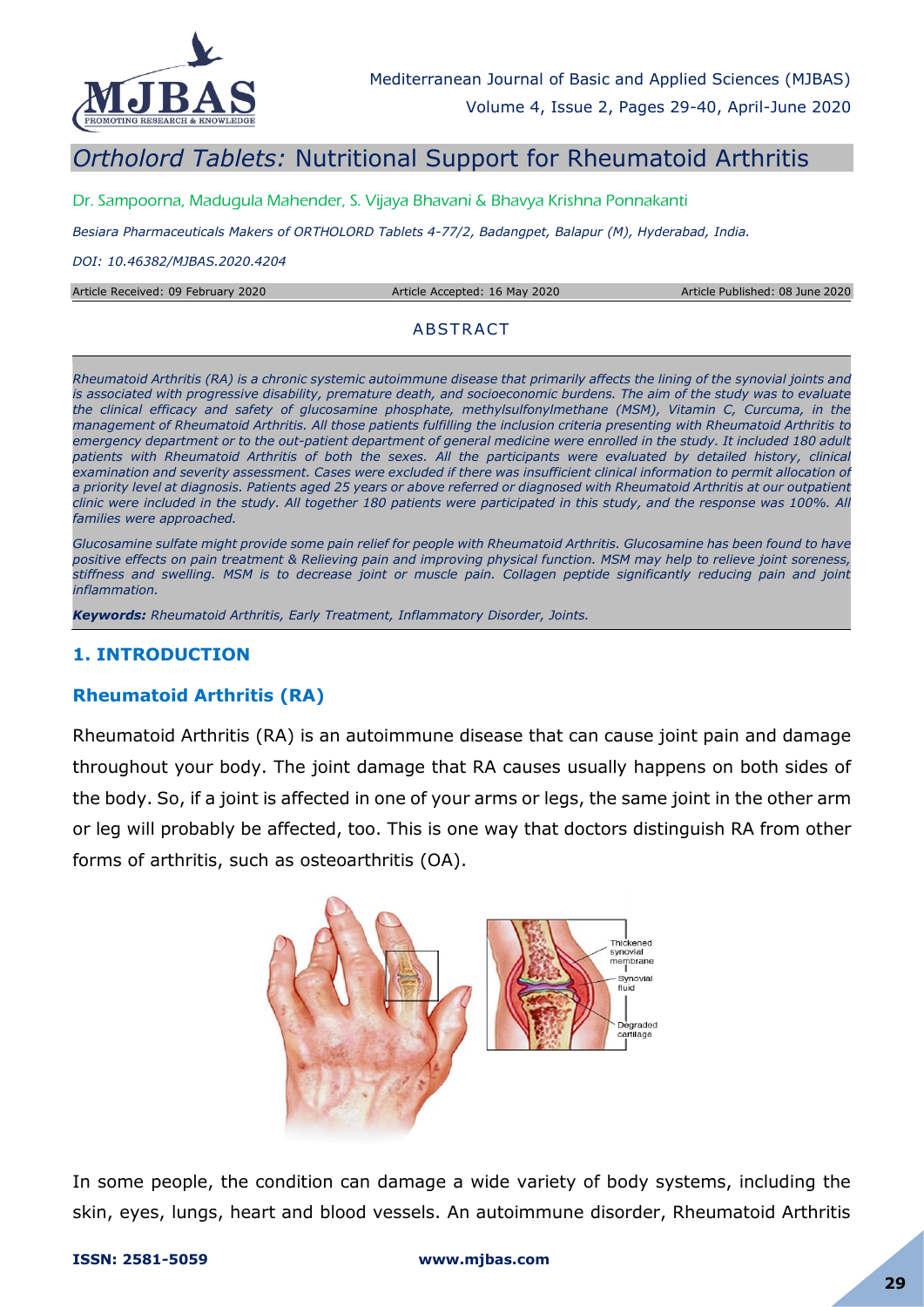

occurs when your immune system mistakenly attacks your own body's tissues. Rheumatoid Arthritis can cause pain, swelling and deformity. As the tissue that lines your joints (synovial membrane) becomes inflamed and thickened, fluid builds up and joints erode and degrade.

## **Symptoms**

Signs and symptoms of Rheumatoid Arthritis may include:

- $\checkmark$  Tender, warm, swollen joints
- $\checkmark$  Joint stiffness that is usually worse in the mornings and after inactivity
- $\checkmark$  Fatigue, fever and loss of appetite
- $\checkmark$  Joint pain
- $\checkmark$  Joint redness
- $\checkmark$  Weight loss
- $\checkmark$  Unexplained weight loss, which is possibly an indirect effect of inflammation
- $\checkmark$  Joint warmth: Joint warmth is caused by inflammation and may be present before redness or swelling occurs.
- $\checkmark$  Numbness and tingling

Early Rheumatoid Arthritis tends to affect your smaller joints first particularly the joints that attach your fingers to your hands and your toes to your feet. As the disease progresses, symptoms often spread to the wrists, knees, ankles, elbows, hips and shoulders. In most cases, symptoms occur in the same joints on both sides of your body. About 40 percent of the people who have Rheumatoid Arthritis also experience signs and symptoms that don't involve the joints. Rheumatoid Arthritis can affect many non-joint structures, including Skin, Lungs, Nerve tissue, Bone marrow, Blood vessels.

## **Causes**

Rheumatoid Arthritis is an autoimmune condition, which means it's caused by the immune system attacking healthy body tissue. However, it's not yet known what triggers this. Your immune system normally makes antibodies that attack bacteria and viruses, helping to fight infection. Rheumatoid Arthritis occurs when your immune system attacks the synovium- the lining of the membranes that surround your joints. The resulting inflammation thickens the synovium, which can eventually destroy the cartilage and bone within the joint. The tendons and ligaments that hold the joint together weaken and stretch. Gradually, the joint loses its shape and alignment. While your genes don't actually cause Rheumatoid Arthritis, they can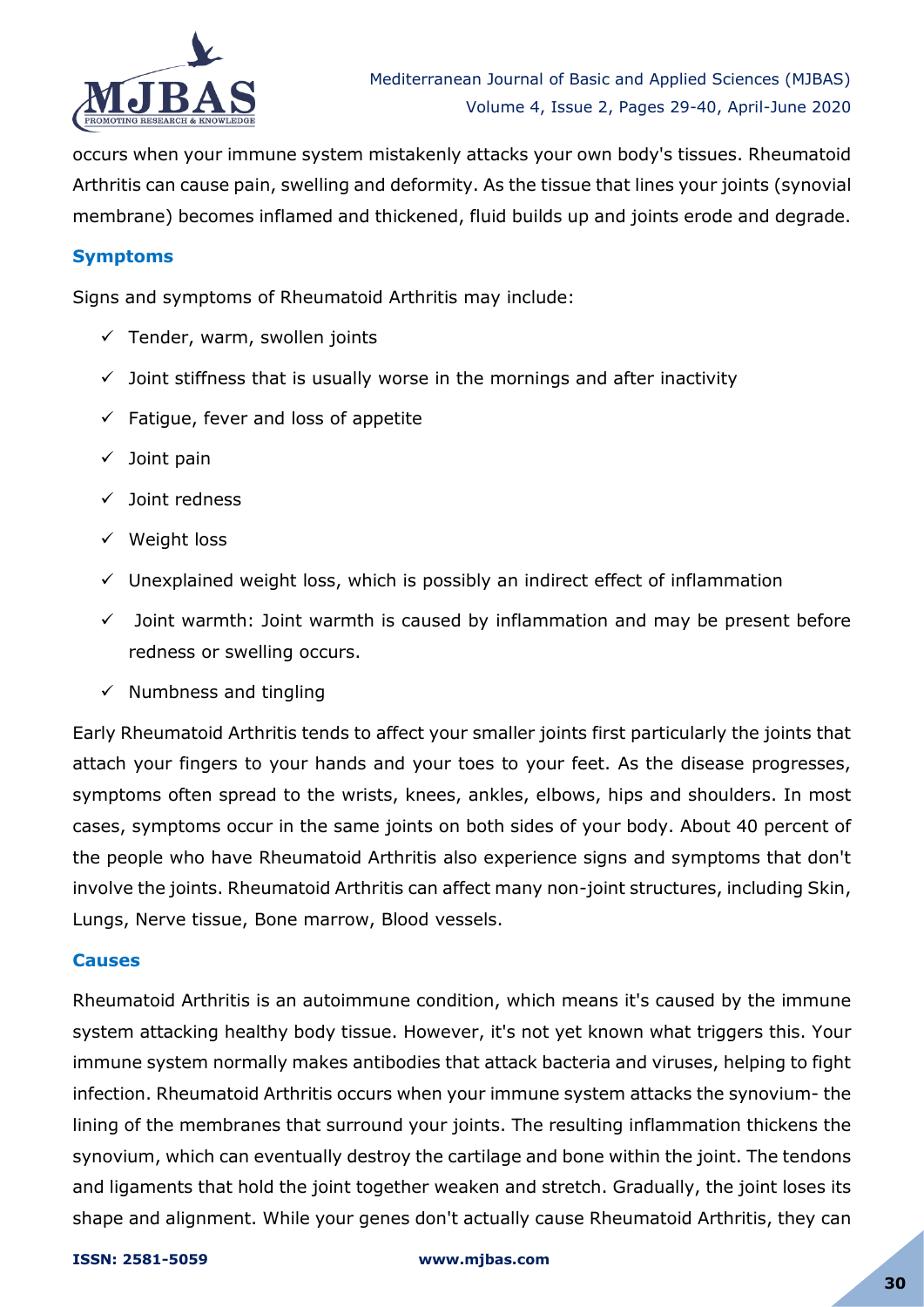

make you more susceptible to environmental factors such as infection with certain viruses and bacteria that may trigger the disease.



## **Rheumatoid Arthritis vs. osteoarthritis**

Osteoarthritis, the most common form of arthritis, involves the wearing away of the cartilage that caps the bones in your joints. With Rheumatoid Arthritis, the synovial membrane that protects and lubricates joints becomes inflamed, causing pain and swelling.

## **Pathophysiology**

Rheumatoid Arthritis (RA) is a chronic autoimmune disease. When the immune system is functioning normally, it recognizes things like harmful bacteria and viruses, and responds by creating an "army" of antibodies that seek out and fight them off. In an autoimmune disease, the body mistakenly thinks that normal tissues or organs of the body are harmful, leading to inflammation and damage. In RA, this effectively results in the body's immune system attacking the tissues of the joints, causing pain and inflammation. RA can cause permanent damage to joints. Whilst the cause of RA is not fully understood, a number of risk factors such as smoking, obesity, and family history have been implicated in the development of RA. The combination of these factors can send a trigger to the body to create antibodies known as autoantibodies that seek out joint linings.

These autoantibodies include rheumatoid factor (RF) and anti-cyclic citrullinated peptide antibody (anti-CCP). There is an increased number of both type synoviocytes and is infiltrated with immune and inflammatory cells: particularly macrophages, B- and T-lymphocytes, plasma cells and dendritic cells. Synovial cell hyperplasia and endothelial cell activation are early events in the pathologic process that progresses to uncontrolled inflammation and consequent cartilage and bone destruction. Genetic factors and immune system abnormalities contribute to disease propagation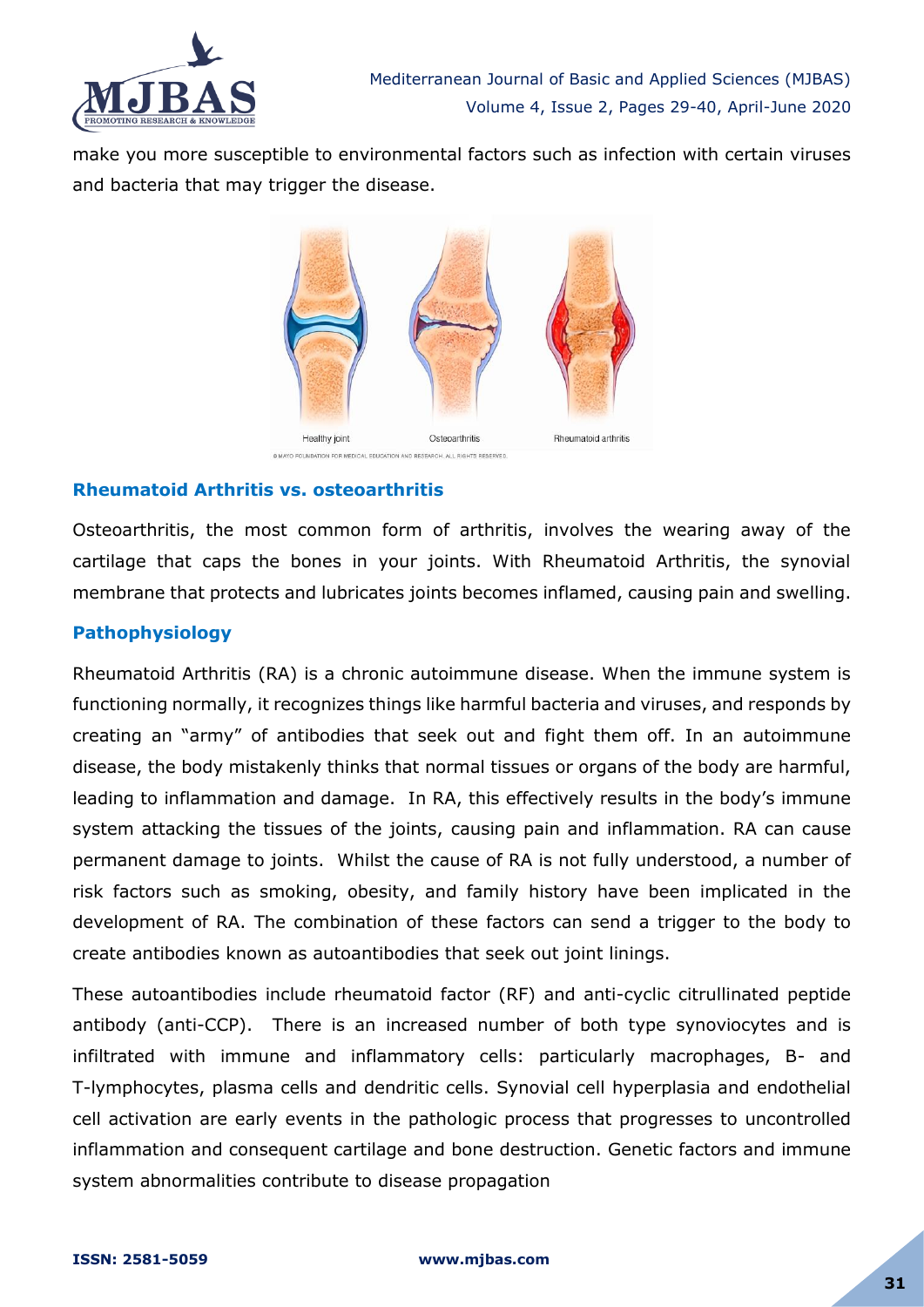

## **Inflammation**

This results in the production of chemicals being released including tumor necrosis factor alpha (TNF-α), Interleukin (IL)-1, IL-6, IL-8, transforming growth factor beta (TGF-β), fibroblast growth factor (FGF) and platelet-derived growth factor (PDGF).

## **Joint and tissue destruction**

These chemicals inflame and damage the body's cartilage, bone, tendons, and ligaments, resulting in the symptoms seen in Rheumatoid Arthritis.

## **Risk Factors**

Age: Rheumatoid Arthritis can occur at any age, but it most commonly begins in middle age.

**Your sex**: Women are more likely than men to develop Rheumatoid Arthritis.

*Family history:* If a member of your family has Rheumatoid Arthritis, you may have an increased risk of the disease.

**Smoking Cigarette**: smoking increases your risk of developing Rheumatoid Arthritis

**Environmental exposures**: Exposures such as asbestos or silica may increase the risk of developing Rheumatoid Arthritis.

*Obesity:* People especially women age 55 and younger who are overweight or obese appear to be at a somewhat higher risk of developing Rheumatoid Arthritis.

## **Complications**

Rheumatoid Arthritis increases your risk of developing:

- Osteoporosis
- $\triangleright$  Rheumatoid nodules
- $\triangleright$  Dry eyes and mouth
- $\triangleright$  Infections
- $\triangleright$  Abnormal body composition
- $\triangleright$  Heart problems
- $\blacktriangleright$  Lung disease

#### **Diagnosis**

Rheumatoid Arthritis can be difficult to diagnose in its early stages because the early signs and symptoms mimic those of many other diseases. There is no one blood test or physical finding to confirm the diagnosis. During the physical exam, your doctor will check your joints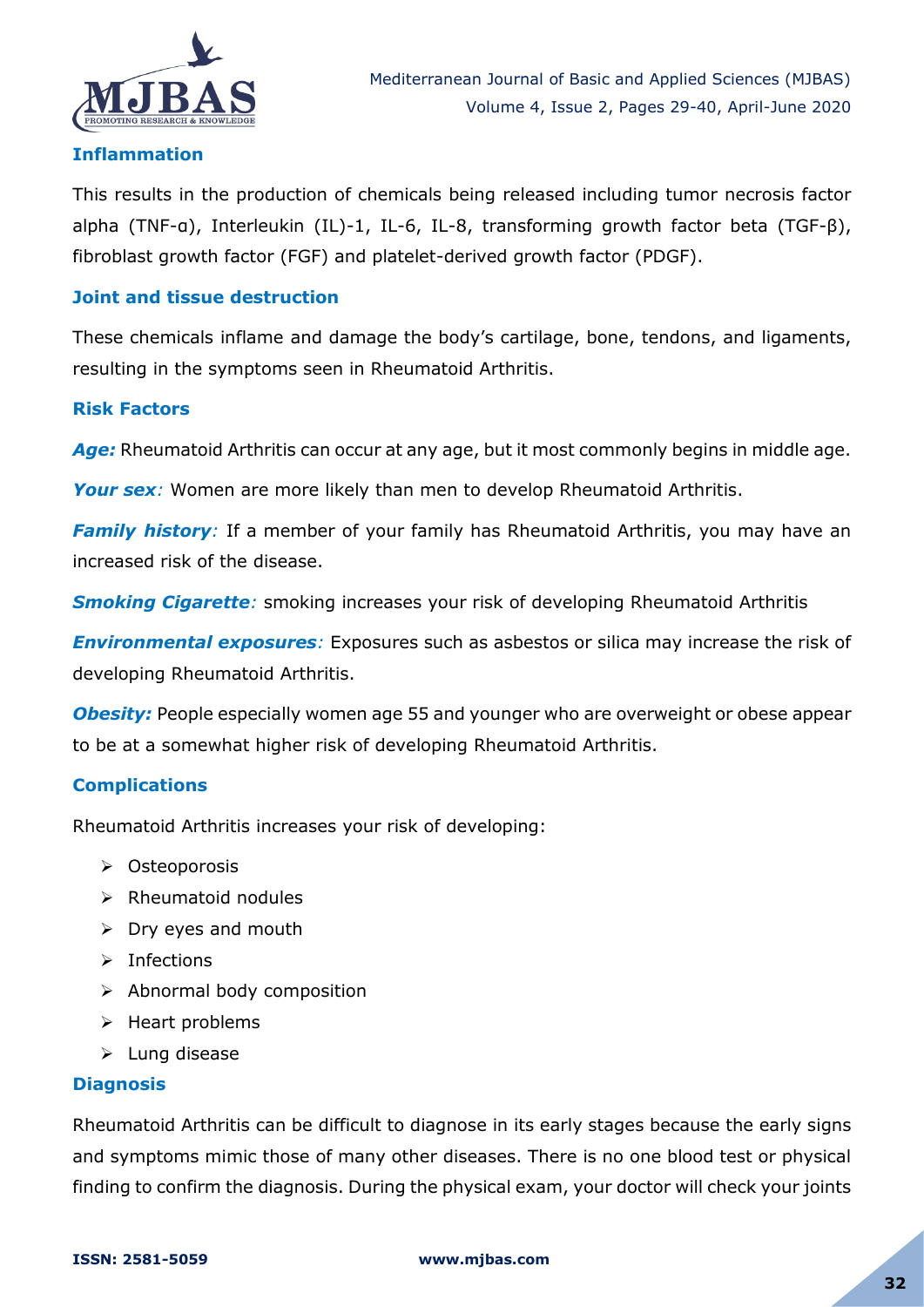

for swelling, redness and warmth. He or she may also check your reflexes and muscle strength.

**Blood tests:** People with Rheumatoid Arthritis often have an elevated erythrocyte sedimentation rate (ESR, or sed rate) or C-reactive protein (CRP), which may indicate the presence of an inflammatory process in the body. Other common blood tests look for rheumatoid factor and anti-cyclic citrullinated peptide (anti-CCP) antibodies.

*Imaging tests:* Your doctor may recommend X-rays to help track the progression of Rheumatoid Arthritis in your joints over time. MRI and ultrasound tests can help your doctor judge the severity of the disease in your body.

## **Lifestyle Modifications**

- $\checkmark$  Exercise regularly
- $\checkmark$  Apply heat or cold
- $\checkmark$  Rest: If you're experiencing a flare-up in symptoms, it's important to rest and give your joints a chance to recover
- $\checkmark$  Limit Alcohol Intake
- $\checkmark$  Quit Smoking

## **2. AIM AND OBJECTIVES**

**Aim**: The aim of the study was to evaluate the clinical efficacy and safety of glucosamine phosphate, methylsulfonylmethane (MSM), Vitamin C, Curcuma, in the management of of Rheumatoid Arthritis.

**Objectives**: To determine the Clinical Efficacy and Safety of Glucosamine, Hyaluronic acid, Collagen Peptides, boswellia serata in the management Osteoarthritis.

#### **3. LITERATURE REVIEW**

**James T Birch Jr, et al, (2010**): Rheumatoid Arthritis is an inflammatory disease of the joints causing pain and stiffness, pathologically characterized by chronic synovitis. Without proper treatment, it progresses to cause joint deformity that result in significant loss of function. Extra-articular disease can also occur, which exacerbates morbidity and mortality associated with the disease. Patients from all age groups can acquire the disease, hence the additional categories of juvenile onset and elderly onset Rheumatoid Arthritis. Disease-modifying anti rheumatic drugs are the mainstay of therapy, and should be initiated as early as possible in the course of the disease in consultation with a rheumatologist.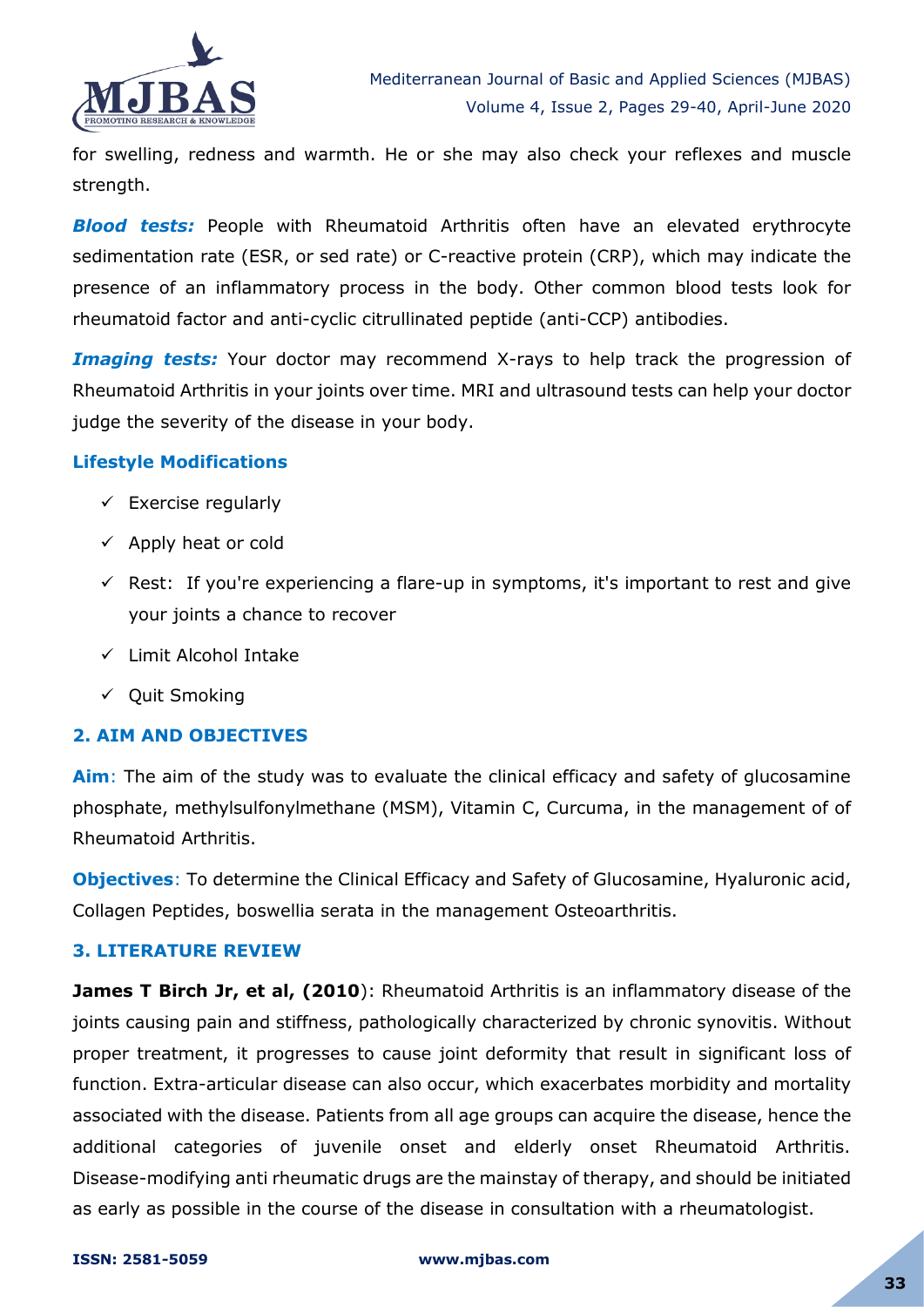

**William G Dixon, et al, (2005):** The 'life cycle' of established Rheumatoid Arthritis can be divided into four phases. The first is the period leading up to the onset of arthritis. The second is the period during which persistence or remission is determined.

The third is the evolution into a specific form of inflammatory arthritis, and the fourth is the outcome/severity of that arthritis. In some patients, these four phases follow in rapid succession; however, in other patients, the time course is prolonged over several months or years. This chapter explores the hypothesis that these four phases are distinct in the majority of patients, and that different genetic and environmental factors influence the various phases.

It investigates the suggestion that a defect in the hypothalamic-pituitary-adrenal axis may underlie the persistence of inflammatory arthritis.

## **4. DRUG PROFILE**

*Glucosamine Sulfate & Chondroitin Sulfate Sodium:* Glucosamine and Chondroitin Sulfate are compounds that work together to treat inflammation due to arthritis as found in RA and osteoarthritis. Glucosamine is key to cartilage formation and maintenance and is manufactured from shellfish. Chondroitin is also a key component to cartilage maintenance as its main function is to attract water to the cartilage to provide better shock absorption during physical activity. For RA sufferers, Glucosamine has been found to have positive effects on pain treatment. Chondroitin Sulfate inhibits inflammatory enzymes from entering the synovial fluid, which is key to minimizing the destruction of cartilage in autoimmune disorders, such as Rheumatoid Arthritis. Glucosamine and Chondroitin Sulfate are used to build up cartilage between the joints.

#### **Methylsulfonylmethane (MSM)**:

*MOA:* MSM may help to relieve the pain and inflammation of Rheumatoid Arthritis: MSM has natural anti-inflammatory properties that may help to relieve joint soreness, stiffness and swelling. MSM is to decrease joint or muscle pain. Studies have shown that MSM significantly reduces inflammation in your body. It also inhibits the breakdown of cartilage, a flexible tissue that protects the ends of your bones in joints.

*Collagen Peptide:* It's rich in amino acids that play an important role in the building of joint cartilage and it may have anti-inflammatory effects. Studies into the role of collagen in treating Rheumatoid Arthritis suggest that it doesn't have a significant effect in reducing pain and joint inflammation.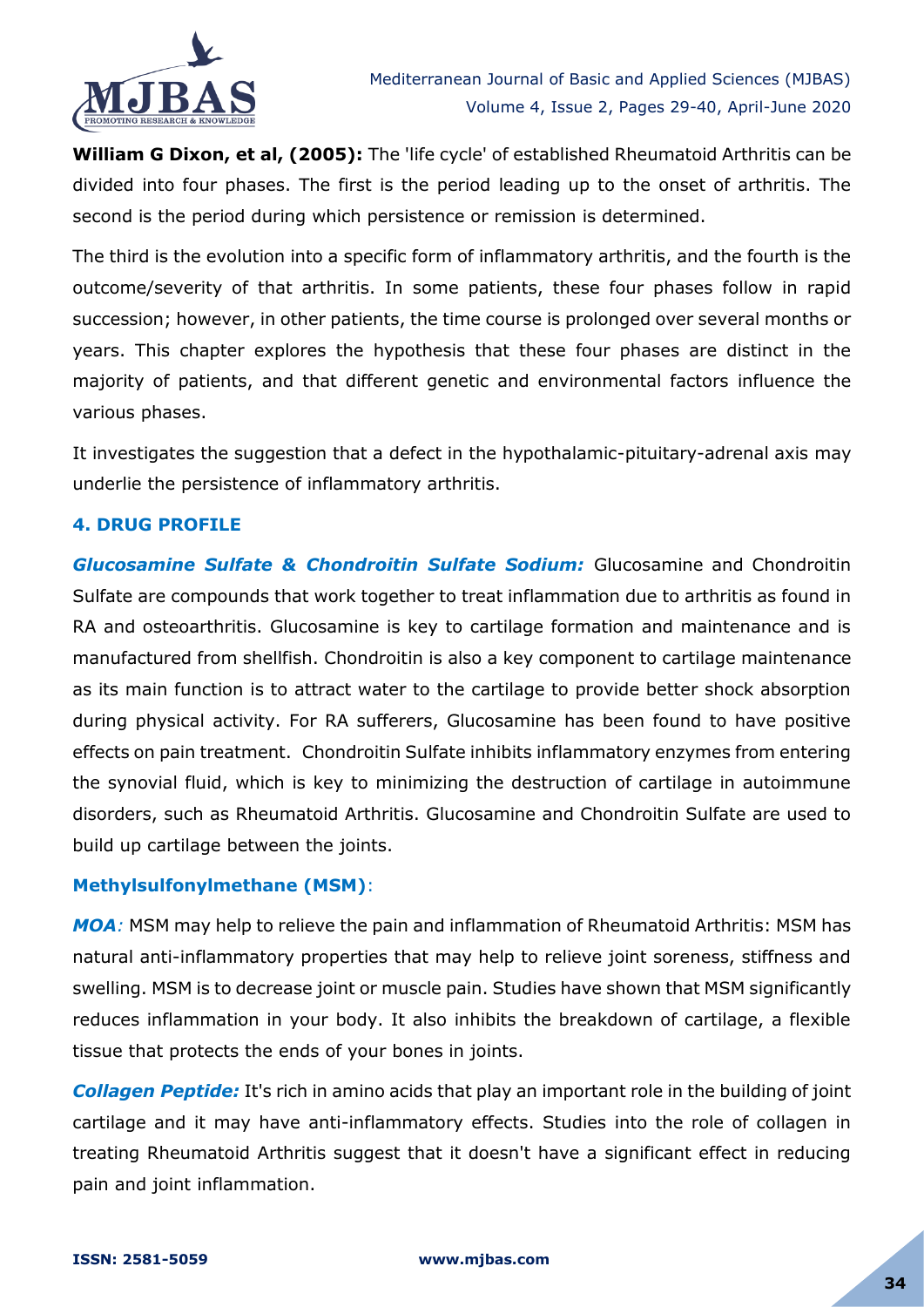

*MOA:* The peptide also increased anti-inflammatory cytokines as well as an inhibiting proinflammatory cytokines. In fact, arthritis induced by collagen is an example of an autoimmune disease mediated by proinflammatory cytokines.

## **Hyaluronic Acid**

*MOA:* HA can regulate the growth and function of chondrocytes by binding to CD44 receptors on the chondrocytes. Synovitis is often found in patients with Rheumatoid Arthritis (RA) and is supposed to result from CD44 activity. HA control inflammation and synovitis in the foot and ankle joints caused by Rheumatoid Arthritis.

**Vitamin C** The effect of intravenous vitamin C (IVC) treatment on subjects with RA demonstrated that IVC therapy with dosages of 7.5 g-50g can reduce inflammation and the pain levels," the researchers wrote. "The inflammation as measured by C-reactive protein levels was decreased on average by 44%. Vitamin C might protect against the development of osteoarthritis, Rheumatoid Arthritis, and inflammatory polyarthritis, according to some studies.

**Boswellia**: It is effective in reducing inflammation, so it may also lessen the symptoms of **RA**. The **Arthritis** Foundation recommends **boswellic** acid capsules as a potential therapy for **RA**, as well as for osteoarthritis.

*Curcumin:* Some research suggests that the spice **turmeric** may help relieve the inflammatory symptoms of this condition. ... In particular, **turmeric** contains a compound called **curcumin**, which has anti-inflammatory properties that may benefit people with **rheumatoid arthritis** (**RA**)

#### **5. MATERIALS AND METHODS**

The associations between older age, obesity and increased rates of knee RA are well understood. Participants were aged 25 to 75 years at baseline of Rheumatoid Arthritis. Subjects were identified by random-digit dialing, and interviews were conducted by trained bilingual research assistants. The telephone response rate was 91%. Subjects were recruited from the telephone sample to have an in-person baseline interview and assessment. On enrollment, all patients underwent complete physical examination. Informed written consent was signed from all participants. Data were collected through interviews, Physical examinations were conducted. All those patients fulfilling the inclusion criteria presenting with Rheumatoid Arthritis to emergency department or to the out-patient department of general medicine were enrolled in the study. It included 180 adult patients with Rheumatoid Arthritis of both the sexes. All the participants were evaluated by detailed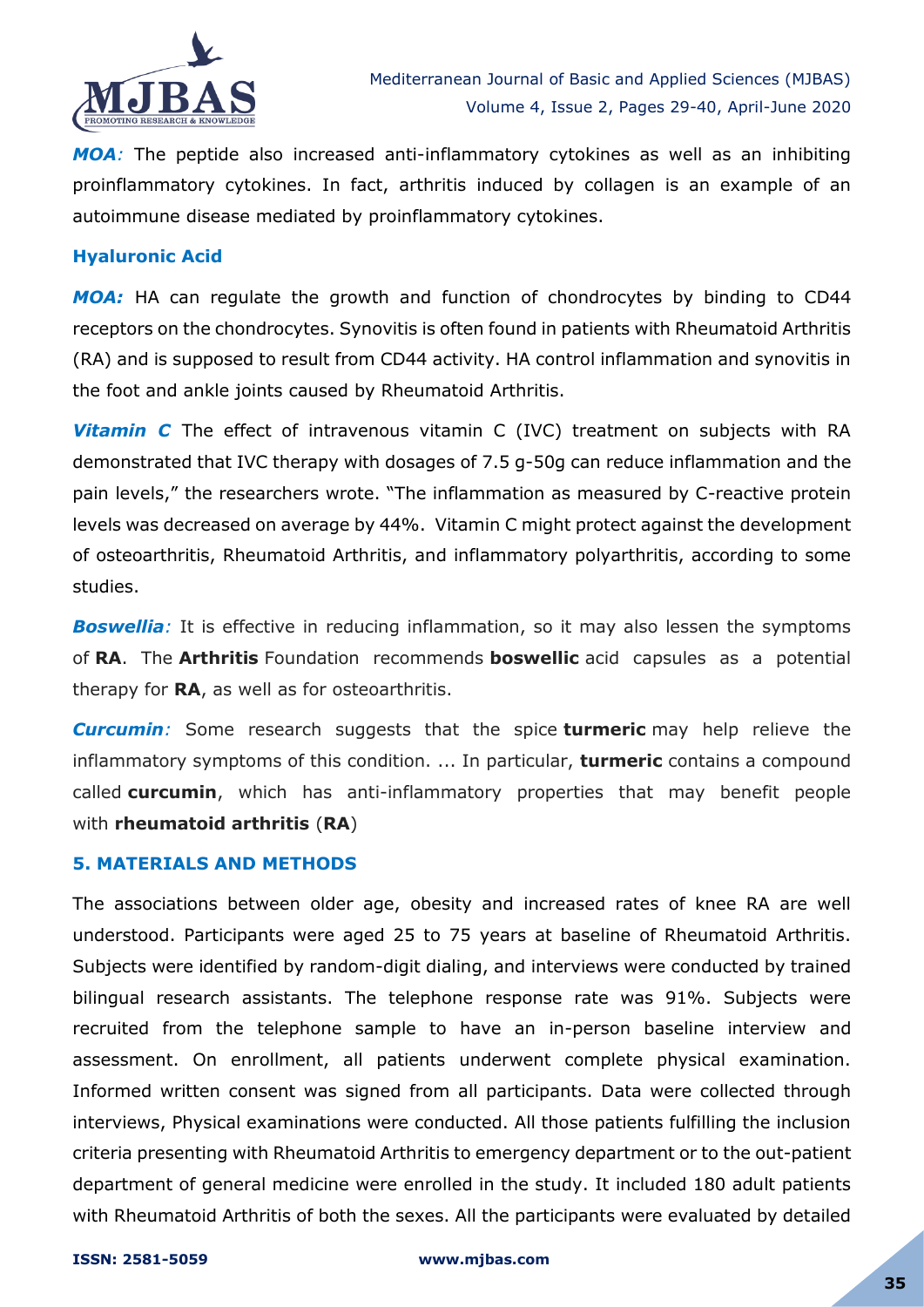

history, clinical examination and severity assessment. Cases were excluded if there was insufficient clinical information to permit allocation of a priority level at diagnosis. We excluded patients aged 80 years or above, with a history of major illness like liver, renal or lung diseases, those taking vitamin supplements or calcium or on anticonvulsants, diabetes mellitus, alcoholism, history of pulmonary surgery or tuberculosis, or a psychiatric history and pregnancies.

Patients aged 25 years or above referred or diagnosed with Rheumatoid Arthritis at our outpatient clinic were included in the study.

## **Statistical Analysis:**

Paired t-test was used to assess statistical significance. A level of p<0.005 was accepted as statistically significant. Chi square test for categorical variables.

## **6. RESULTS AND DISCUSSION**

A total of 200 patients were enrolled as per inclusion and exclusion criteria, All together 180 patients were participated in this study, and the response was 100%. All families were approached. Only one family of four adults refused to participate in the study.

They were not included in the study. Table 1 shows the participants were divided into 4 groups by age: 20-30years (n=52, 28.8 %), 31-40 years (n=48, 26.6%),.41-50 years (n=11, 41.22.7%), 51-60 years (n=39 , 21.6 % ).

The majority of patients in the age group between 20-30years ( $n=52$ , 28.8 %).

## **Table 1**

#### Age wise distribution of patients

| $N = 180$ | No. of<br>Patients | Percentage |
|-----------|--------------------|------------|
| 20-30yrs  | 52                 | 28.8%      |
| $31 - 40$ | 48                 | 26.6%      |
| $41 - 50$ | 41                 | 22.7%      |
| $51 - 60$ | 39                 | 21.6%      |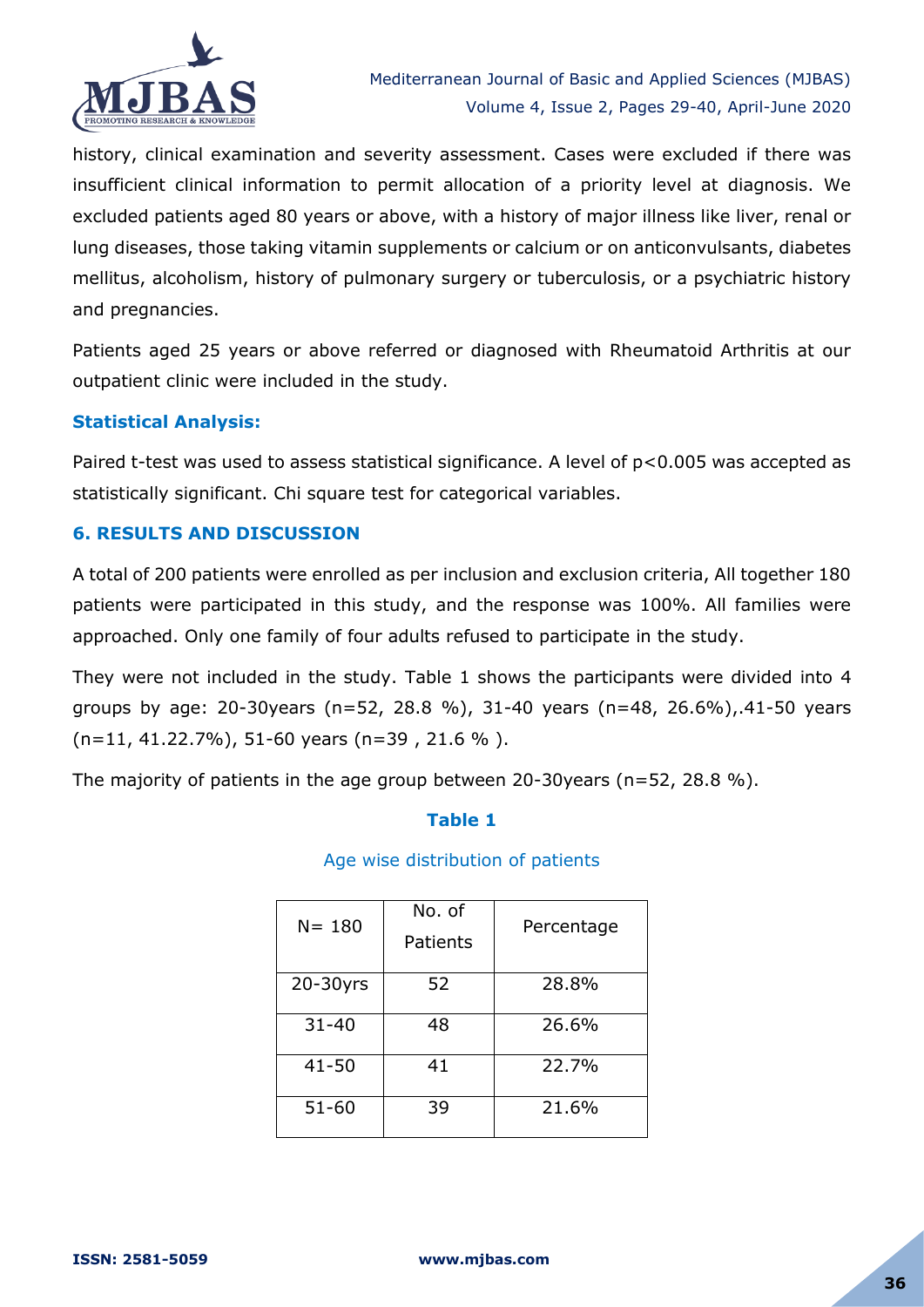



The diagnosis of Rheumatoid Arthritis in the study subjects was based on the following clinical symptoms history of Tender joints 37 (25.1 %) (in 100% of subjects), swollen joints (24%), Joint stiffness (19.5%), Fatigue (16.8%), and fever (14.8%) at the first day of pharmacokinetic assessment.

| Symptoms  | No. patients $(% )$ |
|-----------|---------------------|
| Tender    | 37 (25.1 %)         |
| joints    |                     |
| swollen   | 35 (23.6%)          |
| joints    |                     |
| Joint     | 29 (19.5%)          |
| stiffness |                     |
| Fatigue   | 25 (16.8%)          |
| Fever     | 22 (14.8%)          |

# **Table 2**

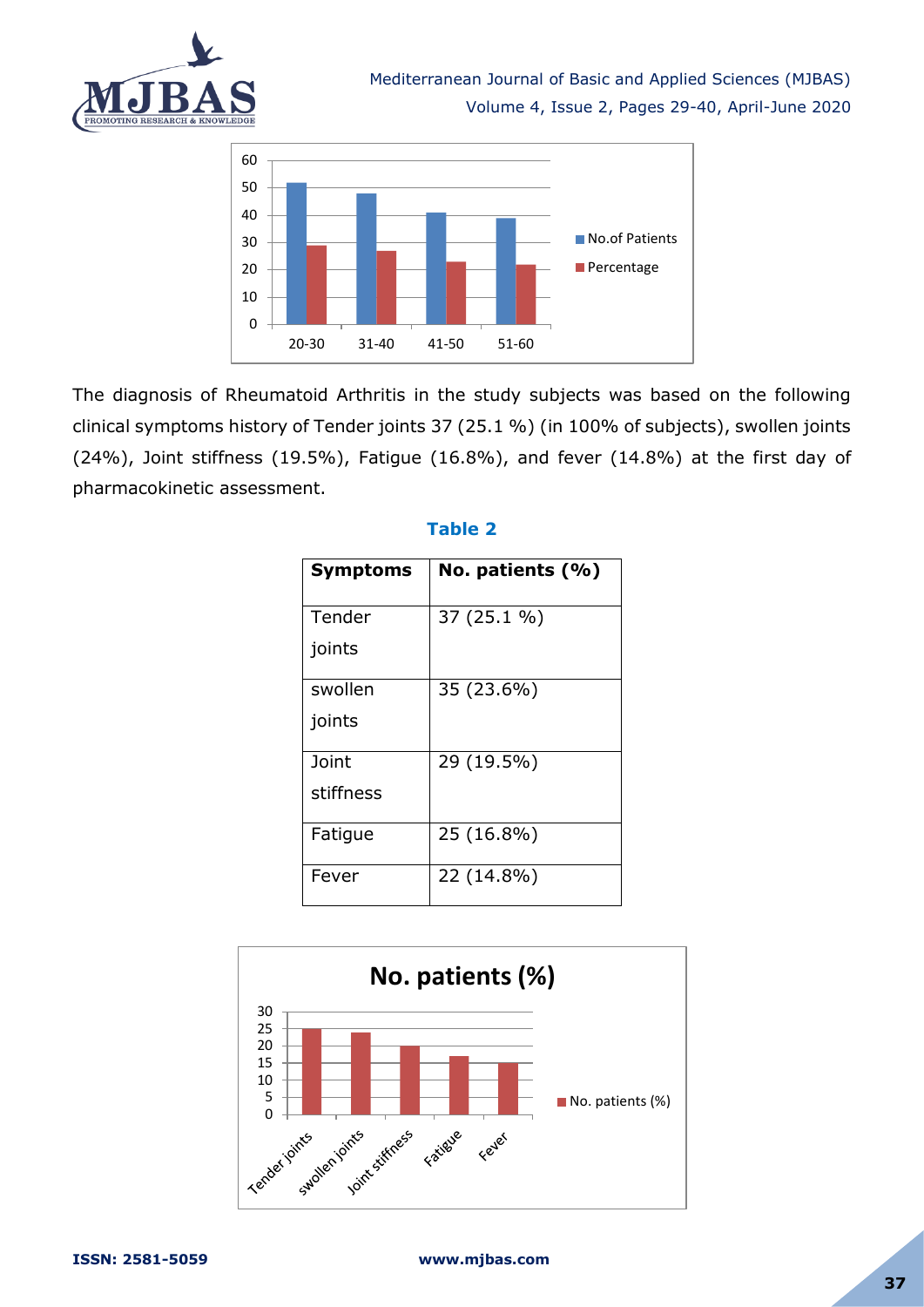

## **Discussion**

Autoimmunity (tolerance break) develops years before the inflammatory phase of the disease, which can be considered as a golden period for preventing disease progression. Disease-modifying anti rheumatic drugs are the mainstay of therapy, and should be initiated as early as possible in the course of the disease in consultation with a rheumatologist. Rheumatoid Arthritis (RA) is a very heterogeneous disease, the outcome of which is difficult to predict. The vast majority of the patients will have disease progression with bone erosions and cartilage breakdown resulting in joint destruction, functional impairment, and increased mortality.

## **7. CONCLUSION**

Glucosamine sulfate might provide some pain relief for people with Rheumatoid Arthritis. Glucosamine has been found to have positive effects on pain treatment & Relieving pain and improving physical function. MSM may help to relieve joint soreness, stiffness and swelling. MSM is to decrease joint or muscle pain. Collagen peptide significantly reducing pain and joint inflammation. HA control inflammation and synovitis in the foot and ankle joints caused by Rheumatoid Arthritis. Vitamin C is a powerful antioxidant; it fights molecules that trigger inflammation. Vitamin C also protects an important protein in your bones and joints.

## **REFERENCES**

1. Combe B, Progression in early Rheumatoid Arthritis. Best Pract Res Clin Rheumatol, 2009, vol no: 23, Page no: 59–69.

2. Gossec L, Combescure C, Rincheval N, Relative Clinical influence of Clinical, Laboratory, and Radiological Investigations in Early Arthritis on the Diagnosis of Rheumatoid Arthritis. Data from the French Early Arthritis Cohort ESPOIR. J Rheumatol. 2010, vol no: 37, Page no: 2486–92.

3. Finckh A, Liang MH, van Herckenrode CM, de Pablo P. Long-term impact of early treatment on radiographic progression in Rheumatoid Arthritis, A meta-analysis, Arthritis Rheum, 2006, vol no: 55, Page no: 864–72.

4. Raza K, et al. Delays in assessment of patients with Rheumatoid Arthritis: variations across Europe. Ann. Rheum, Dis, 2011, vol no: 70, Page no: 1822–1825.

5. Ometto F, et al. Methods used to assess remission and low disease activity in Rheumatoid Arthritis, Autoimmun, Rev, 2010, vol no: 9, Page no:161–164.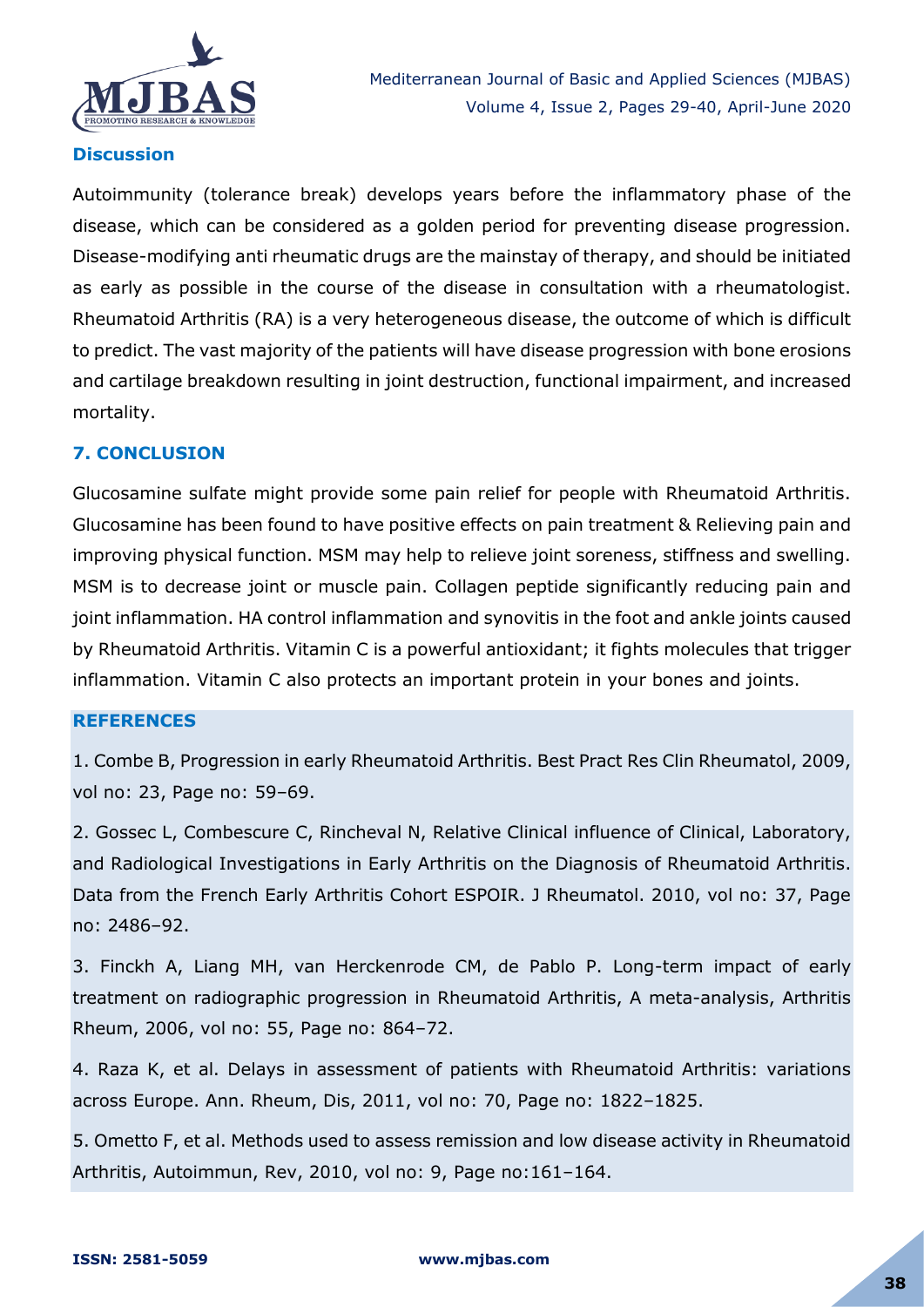

6. Grennan DM, Gray J, Loudon J, Fear S. Methotrexate and early postoperative complications in patients with Rheumatoid Arthritis undergoing elective orthopaedic surgery, Ann. Rheum, Dis. 2001, vol no: 60, Page no: 214–217.

7. Nishimura K, et al. Meta-analysis: diagnostic accuracy of anti-cyclic citrullinated peptide antibody and rheumatoid factor for Rheumatoid Arthritis, Ann, Intern. Med. 2007, vol no: 146, Page no: 797–808.

8. Bizzaro N, et al. Anti-cyclic citrullinated peptide antibody titer predicts time to Rheumatoid Arthritis onset in patients with undifferentiated arthritis: results from a 2-year prospective study, Arthritis Res, Ther, 2013, vol no: 15, Page no: R16.

9. Malmstrom V, Catrina AI, Klareskog L, The immunopathogenesis of seropositive Rheumatoid Arthritis, from triggering to targeting, Nat. Rev, Immunol, 2017, vol no: 17, Page no: 60–75.

10. Scott DL. Early Rheumatoid Arthritis. British Medical Bulletin, 2007,Page no: 97–114.

11. Goekoop-Ruiterman YP, de Vries-Bouwstra JK, Allaart CF,Comparison of treatment strategies in early Rheumatoid Arthritis, a randomized trial, Ann Intern Med, 2007, vol no: 146, Page no: 406–15

12. van der Helm-van Mil AH, Detert J, le Cessie S, Validation of a prediction rule for disease outcome in patients with recent – onset undifferentiated arthritis, moving toward individualized treatment decision – making, Arthritis Rheum, 2008, vol no: 58, Page no: 2241–7

13. Finckh A. Early inflammatory arthritis versus Rheumatoid Arthritis. Curr Opin Rheumatol. 2009, vol no: 21, Page no: 118–23.

14. Arnett FC, Edworthy SM, Bloch DA, The American Rheumatism Association 1987 revised criteria for the classification of Rheumatoid Arthritis, Arthritis Rheum, 1988, vol no: 31, Page no: 315–324.

15. van Dongen H, Efficacy of methotrexate treatment in patients with probable Rheumatoid Arthritis: a double-blind, randomized, placebo-controlled trial, Arthritis Rheum, 2007, vol no: 56, Page no: 1424–1432.

16. Sellam J, B cell activation biomarkers as predictive factors for the response to rituximab in Rheumatoid Arthritis: a six-month, national, multicenter, open-label study, Arthritis Rheum, 2011, vol no: 63, Page no: 933–938.